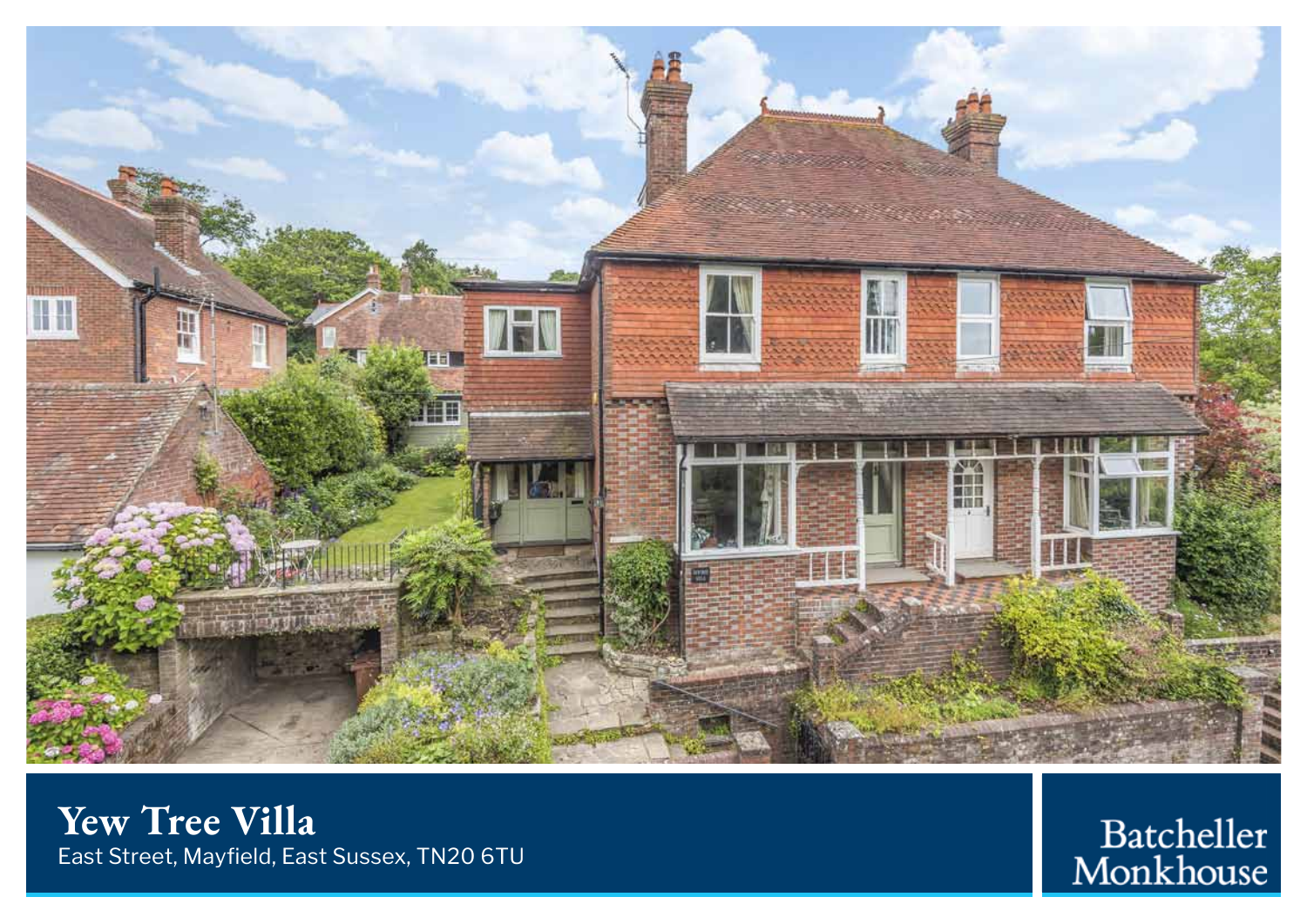# **Yew Tree Villa**

**A very attractive Victorian villa located in the heart of the highly desirable • Kitchen/Dining Room village of Mayfield with its picturesque High Street and excellent range of local amenities.**

- Large Entrance Hall
- Cloakroom
	- Drawing Room
		-
- Master Bedroom with Dressing Room and En Suite Bathroom
- Family Bathroom
- 2 Further Double Bedrooms
- Detached Home Office and Garden Store
- Side and Rear Garden • Off Street Parking/Car Port
- Convenient Village Location





picturesque village of Mayfield with a good range of amenities including a primary school, general store, butcher, baker and local inns.

Wadhurst is approximately 5 miles distant and offers a further range of amenities including a mainline station with services to London in about an hour.

Tunbridge Wells has more comprehensive shopping and leisure amenities at the Royal Victoria Shopping Centre and historic Pantiles and is about 9 miles distant.

Independent schools in the area include Mayfield Girls School, Skippers Hill and Bricklehurst Manor.

Leisure pursuits include golf at Crowborough and walking horse-riding and mountain bike trails at the Ashdown Forest and Bedgebury Pinetum and sailing and fishing at Bewl Water.

### **DESCRIPTION**

Yew Tree Villa is situated in a convenient location in the ever popular village of Mayfield.

The large hallway leads to the cloakroom with utility cupboard. The spacious open plan kitchen/dining room leads to a pretty drawing room with cast iron wood burning stove and large box bay window.

To the first floor is a master bedroom leading to a well fitted dressing room and en suite bathroom. Another double bedroom and family bathroom are on this floor.

The third bedroom, also a double, is on the second floor.

### **OUTSIDE**

The property is approached from East Street to a terraced area with access to the side and rear garden which is enclosed by mature shrubs, planted borders and panel fencing. There is a detached studio home office with electricity and light and a garden store.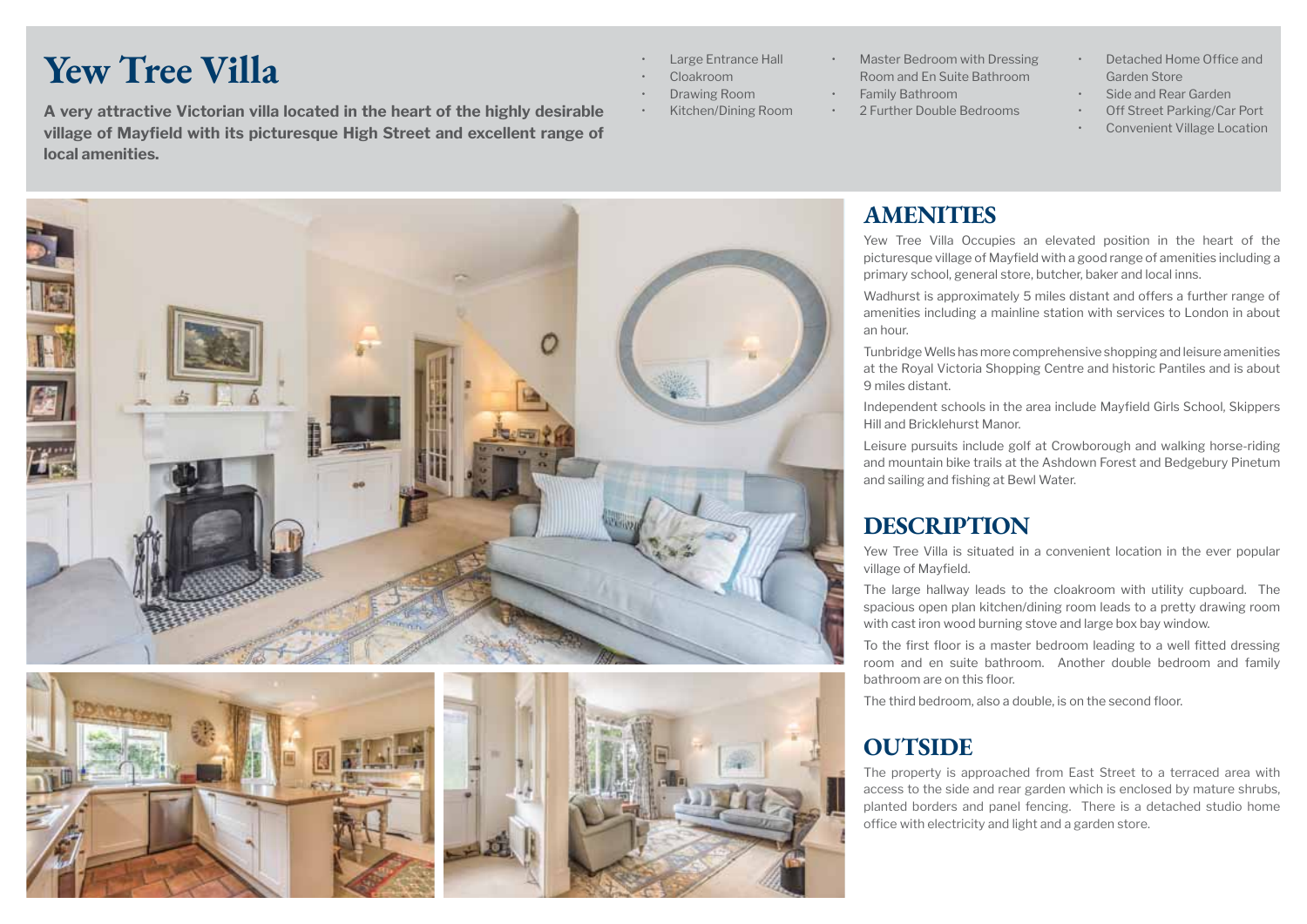

### **DIRECTIONS**

From Mayfield proceed down Fletching Street and take the right hand fork into East Street opposite the Rose and Crown and Yew Tree Villa will be found almost immediately on your left-hand side.

#### **Additional Information:**

**Local Authority:** Wealden District Council. 01323 443322 www.wealden.gov.uk

**Services:** All mains services connected. (not checked or tested)

**Links:** www.environment-agency.gov.uk, www.highways.gov.uk, www.caa.co.uk, www.landregistry.gov.uk

**Tenure:** Freehold. Land Registry Title Number ESX341115 **EPC:** EPC rating E

### **OFFERS INVITED**

### **VIEWINGS**

For an appointment to view please contact our Tunbridge Wells Office, telephone 01892 512020

> **London** Mayfair Office mayfair@batchellermonkhouse.com

01424 775577 **Haywards Heath**

battle@batchellermonkhouse.com

01444 453181 hh@batchellermonkhouse.com **Pulborough** 01798 872081 sales@batchellermonkhouse.com

**Tunbridge Wells** 01892 512020 twells@batchellermonkhouse.com